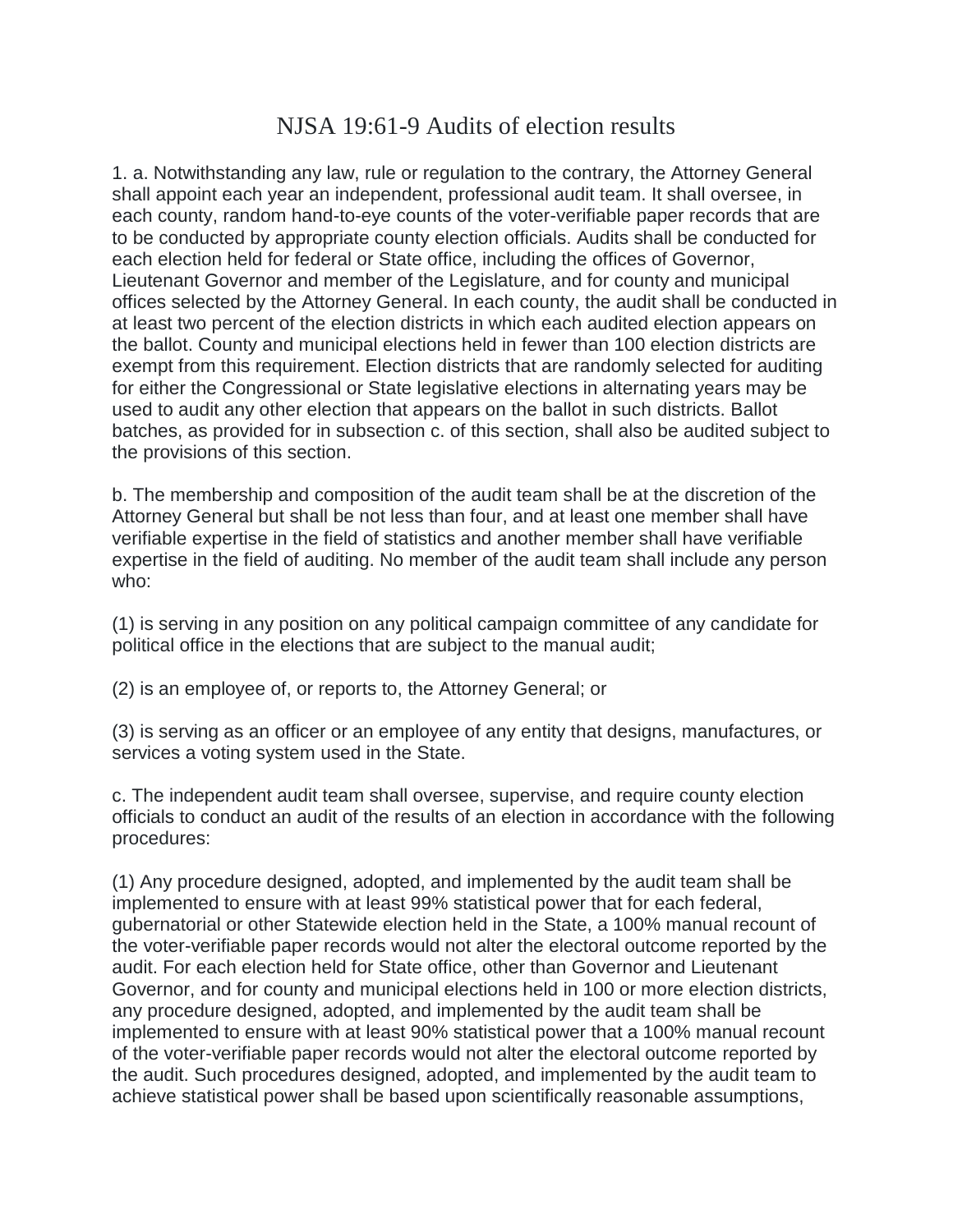with respect to each audited election, including but not limited to: the possibility that within any election district up to 20% of the total votes cast may have been counted for a candidate or ballot position other than the one intended by the voters; and that the number of votes cast per election district will vary. Such procedures and assumptions shall be published prior to any given election, and the public shall have the opportunity to comment thereon.

(2) Any procedure designed, adopted, and implemented by the audit team for each county and municipal election held in fewer than 100 election districts, but more than a single election district, shall be conducted in at least two election districts.

(3) Within a reasonable period of time after the final vote count after an election, the Attorney General, with the audit team, shall determine and then announce publicly the election districts in the State in which audits shall be conducted, and within 24 hours of that announcement, the audit shall be commenced.

(4) With respect to votes cast at the election district on the date of an election other than by emergency or provisional ballot, the independent audit team shall oversee and supervise a hand-to-eye count of the voter-verifiable paper records and compare those records with the count of such votes announced by the county boards of elections.

(5) With respect to the votes cast other than at the election district on the date of the election, or any other votes counted electronically by the county board of elections on or after the date of the election, including votes cast by military service voters and overseas federal election voters, the independent audit team shall oversee and supervise a count by hand of the voter-verifiable paper records as follows. To maintain voter privacy, prior to each election, the audit team shall direct the appropriate county election official to divide the ballots into batches, hereinafter referred to as audit units. Each audit unit shall contain approximately the average number of ballots cast in the election districts within the county, or fewer, but shall not be associated with any particular election district. As the ballots comprising each audit unit are counted electronically, each audit unit shall be assigned a unique identification number. Immediately after counting the ballots comprising each audit unit, a cumulative summary vote tally report bearing the audit unit's unique identification number and containing the sum of the vote totals of the audit unit and all previously counted audit units in the election shall be printed and affixed to the audit unit. The reports shall be subject to the same secure chain of custody as the ballots comprising the audit units and shall be used by the audit team to determine the electronic vote tally for each audit unit. The audit team shall first compare the vote tallies in the final cumulative report to the official results announced by the county and resolve any discrepancies, and then include all the audit units from each county in the random selection process and if selected, cause them to be audited in the same manner provided herein for election districts, except that the hand-to-eye count shall be compared to the electronic vote tally derived from the cumulative reports.

(6) The selection of the election districts, audit units, and county and municipal elections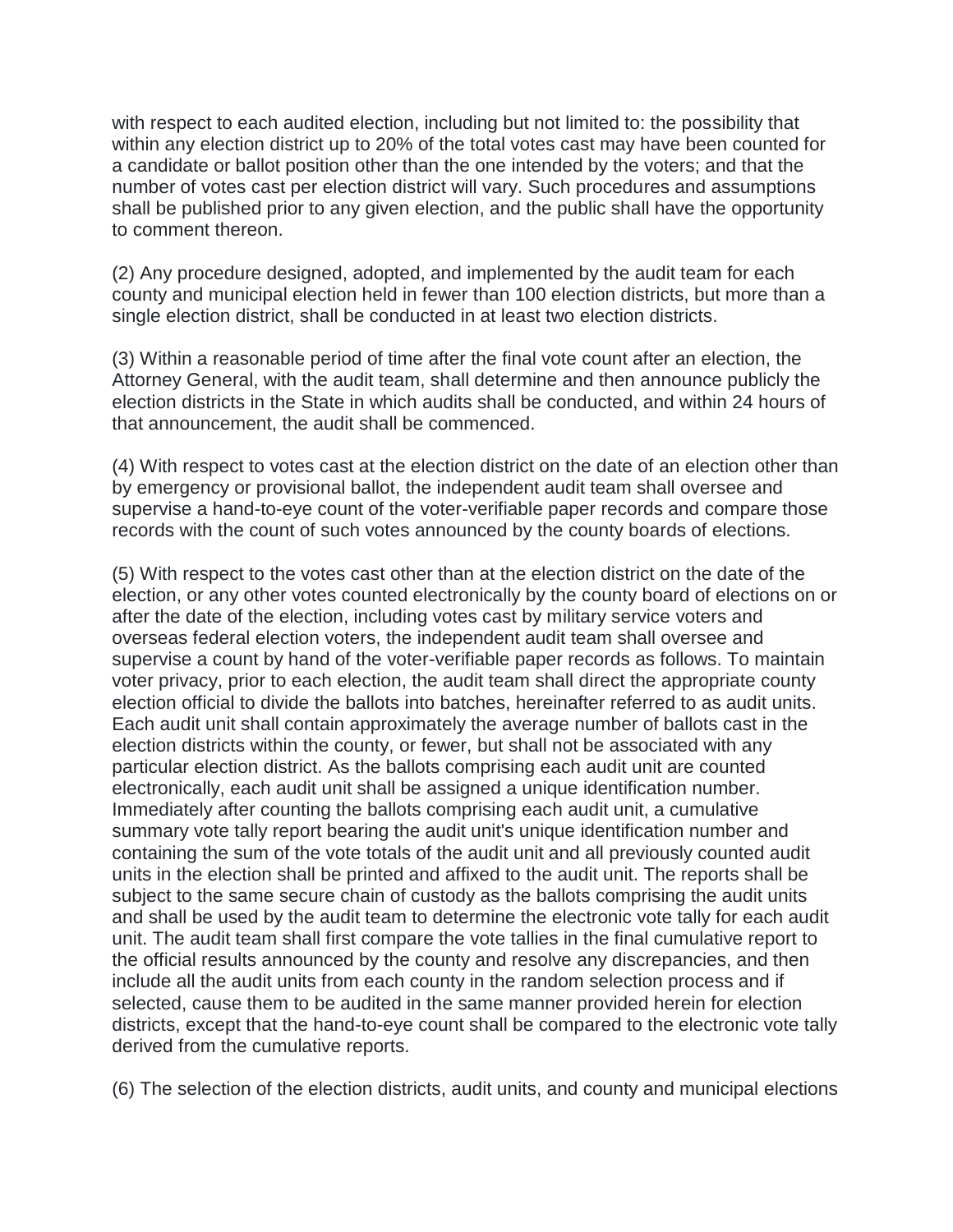to be audited shall be made by the Attorney General on a random basis by lot, at a public meeting, using a uniform distribution in which all election districts in which an election is held, and county and municipal elections have an equal chance of being selected, in accordance with such procedures as the Attorney General, upon the recommendation of a majority of the audit team, deems appropriate. Selection of election districts or audit units for county and municipal elections held in less than 100 election districts may be made randomly using a non-uniform distribution to be determined by the Attorney General, upon the recommendation of a majority of the audit team. Such procedures shall be published prior to use in any given election, and the public shall have the opportunity to comment thereon. Notwithstanding the requirements set forth in this paragraph, the audit team shall have the authority to cause audits to be conducted of any election district or audit unit which has not been randomly selected for auditing in which a majority of the audit team determines from the un-audited election results, past election results, or other data that the votes are likely to have been miscounted. The Attorney General shall allow members of the public, including but not limited to those permitted to observe recounts, to observe the audits.

(7) As soon as practicable after the completion of an audit conducted pursuant to this section, the Attorney General shall announce publicly and publish the results of the audit and shall include in the announcement a comparison of the results of the election in the districts, as determined by the independent audit team performing the audit, and the final vote count in the districts as announced by the county boards of elections, including a list, by election district and audit unit, of any discrepancies between the initial vote count and any subsequent manual counts of the voter-verifiable paper record; explanations for such discrepancies, if any; and tallies of all overvotes, undervotes or their equivalents, blank ballots, spoiled ballots, and cancellations recorded on the voter-verifiable paper record. If the audit under this section results in a change in the number of votes counted for any candidate, the revised vote totals shall be incorporated in the official result from the relevant election districts or audit units.

(8) No county shall certify the results of any election that is subject to an audit performed pursuant to this section prior to the completion of the audit and the announcement and publication of the results thereof as required by paragraph (7) of this subsection. The audit and publication of the results thereof shall be completed prior to the time the State shall make a final determination with respect to any controversy or contest concerning the appointment of its electors for President or Vice President of the United States prior to the deadline established in section 6 of Pub.L.80-644 (3 U.S.C.s.6).

(9) If the Attorney General, based on a recommendation of a majority of the professional audit team, determines that any of the hand-to-eye counts conducted under this section show cause for concern about the accuracy of the results of any election in the State, or in a county or a municipality, or with respect to a particular election, the independent audit team shall oversee, supervise, and cause to be conducted hand-to-eye counts under this section in such additional election districts or audit units as the Attorney General considers appropriate to resolve any such concerns. The Attorney General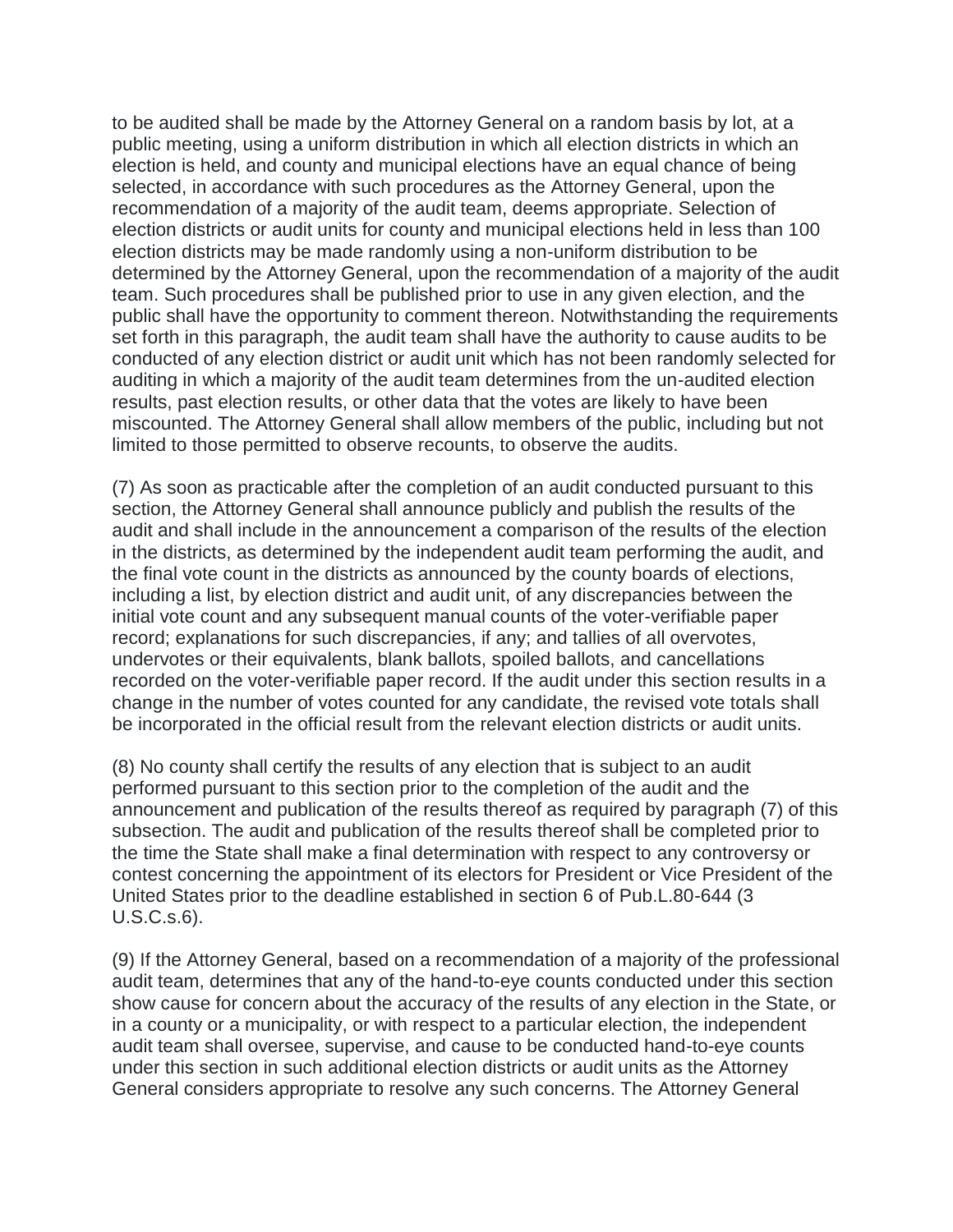shall issue previous to any election the criteria to be employed to determine whether the hand-to-eye counts show concern about the accuracy of the election results in order to trigger further hand-to-eye counts. Such criteria shall be published prior to use in any given election, and the public shall have the opportunity to comment thereon. Notwithstanding the requirements previously set forth in this paragraph, additional handto-eye counts shall be conducted if in the initial audit conducted pursuant to the procedures set forth in this subsection, any discrepancy or discrepancies attributable to the electronic counting system would alter the vote share of any candidate or ballot position by one tenth of one percent or more of the hand counted votes in the sample. Under such circumstances, the audit of the election shall be expanded using the same number of election districts and when possible, audit units, as the initial audit and shall be conducted under the same procedures used to conduct the initial audit, provided, however, that if the initial audit comprises more than one half the total number of election districts and audit units in the election, the expanded audit shall be a full handto-eye count of the remaining un-audited election districts and audit units. Further handto-eye counts shall be conducted if any discrepancy or discrepancies attributable to the electronic counting system detected by the initial or subsequent expanded audit indicates a substantial possibility that a complete hand-to-eye recount would alter the outcome of the audited election.

(10) If the voter-verifiable paper records in any machine are found to be unusable for an audit for any reason whatsoever, another machine used in the same election shall be selected at random by the audit team to replace the original machine in the audit sample. All such selections shall be made randomly in the presence of those observing the audit using a method approved by the Attorney General. An investigation to determine the reason the voter-verifiable paper records were compromised and unusable shall begin immediately, and the results of the investigation shall be made public upon completion.

d. Nothing in this section shall be construed to prevent a candidate or other applicant from requesting a recount pursuant to R.S.19:28-1 et seq. or any other law. In the event that such a recount is held in any election district that has been audited pursuant to this section, the official result from such election district shall be applied to the recount in lieu of conducting a subsequent hand count of the audited election district unless a court, at the request of a candidate or other applicant who requested the recount, so orders.

*L.2007, c.349, s.1.*

NJSA 19:62-1 Municipality with 500 or fewer persons may conduct elections by mail

1. Notwithstanding any other law, regulation or rule to the contrary, a municipality with a population of 500 or fewer persons, according to the latest federal decennial census, may conduct all elections by mail, provided there is an affirmative vote to do so by the governing body of the municipality and by the governing body of the county in which the municipality is located. An election conducted by mail shall be conducted pursuant to